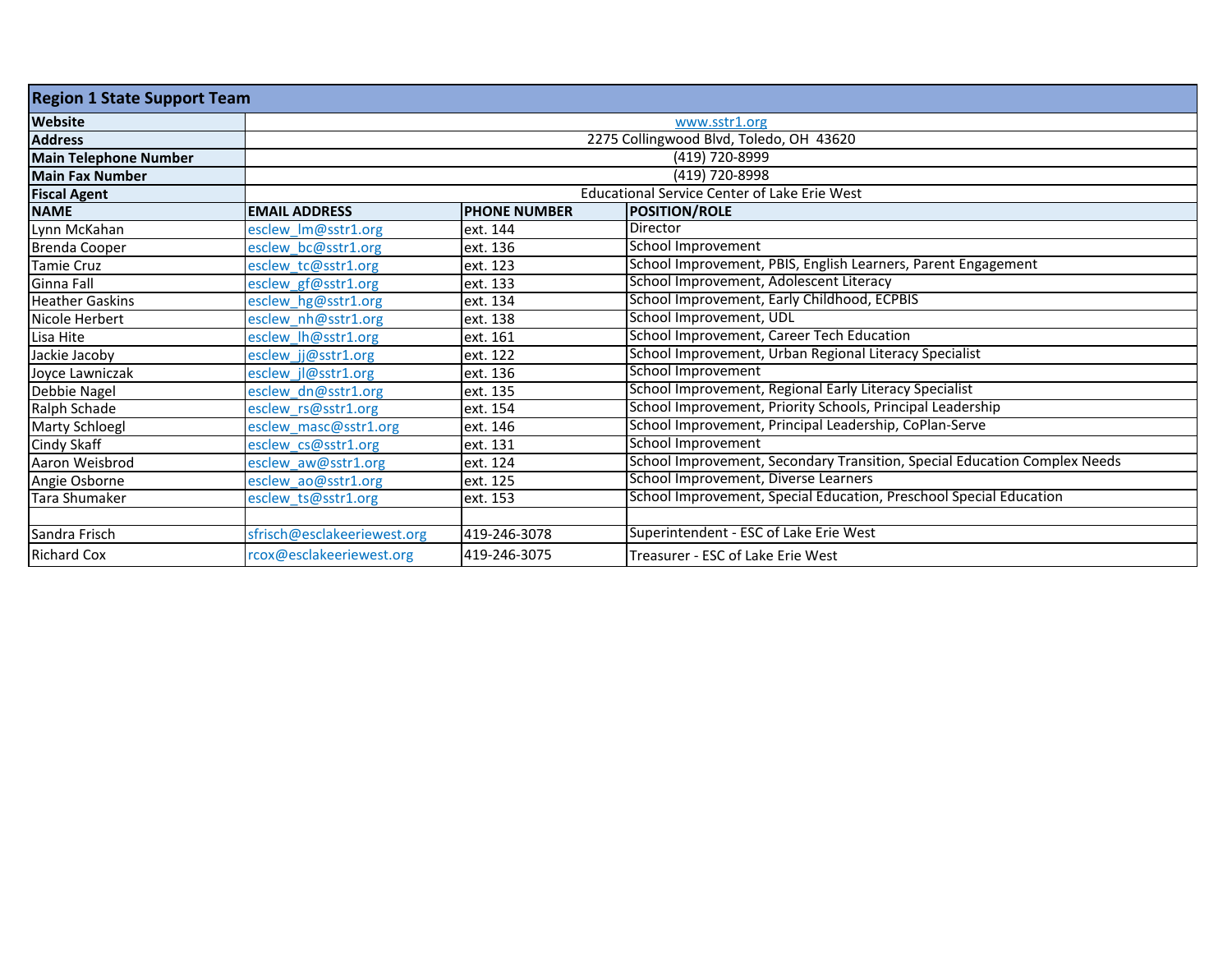| <b>Region 2 State Support Team</b> |                      |                         |                                         |  |  |
|------------------------------------|----------------------|-------------------------|-----------------------------------------|--|--|
| <b>Website</b>                     |                      | www.Loraincountyesc.org |                                         |  |  |
| <b>Address</b>                     |                      |                         | 1885 Lake Road, Elyria                  |  |  |
| <b>Main Telephone Number</b>       |                      |                         | 440.324.5777                            |  |  |
| Main Fax Number                    |                      |                         | 440.324.7355                            |  |  |
| <b>Fiscal Agent</b>                |                      |                         | <b>ESC of Lorain County</b>             |  |  |
| <b>NAME</b>                        | <b>EMAIL ADDRESS</b> | <b>PHONE NUMBER</b>     | <b>POSITION/ROLE</b>                    |  |  |
| Julie d'Aliberti                   | daliberti@sstr2.org  | Ext. 1136               | Director                                |  |  |
| Jennifer Heim                      | heim@sstr2.org       | Ext. 1148               | <b>Assistant Director</b>               |  |  |
| Nancy Osko                         | osko@sstr2.org       | Ext. 1118               | <b>RELS</b>                             |  |  |
| Vicky Timko                        | timko@sstr2.org      | Ext. 1101               | consultant (regional data lead, OIP)    |  |  |
| <b>Stacey Vince</b>                | vince@sstr2.org      | Ext. 1157               | consultant (early childhood)            |  |  |
| Josh Preece                        | preece@sstr2.org     | Ext. 1133               | consultant (PBIS, family engagement)    |  |  |
| <b>Bonnie Meyer</b>                | meyer@sstr2.org      | Ext. 1190               | consultant (OIP)                        |  |  |
| Colleen Szesze                     | szesze@sstr2.org     | Ext. 1128               | consultant (OIP)                        |  |  |
| Kate Dillon                        | dillon@sstr2.org     | Ext. 1107               | consultant (literacy)                   |  |  |
| Danielle Holztrager                | holztrager@sstr2.org | Ext. 1132               | consultant (sped, secondary transition) |  |  |
|                                    |                      |                         |                                         |  |  |
| <b>Franco Gallo</b>                | gallo@esclc.org      | Ext. 1102               | Fiscal Agent Superintendent             |  |  |
| Angela Dotson                      | dotson@esclc.org     | Ext. 1125               | <b>Fiscal Agent Treasurer</b>           |  |  |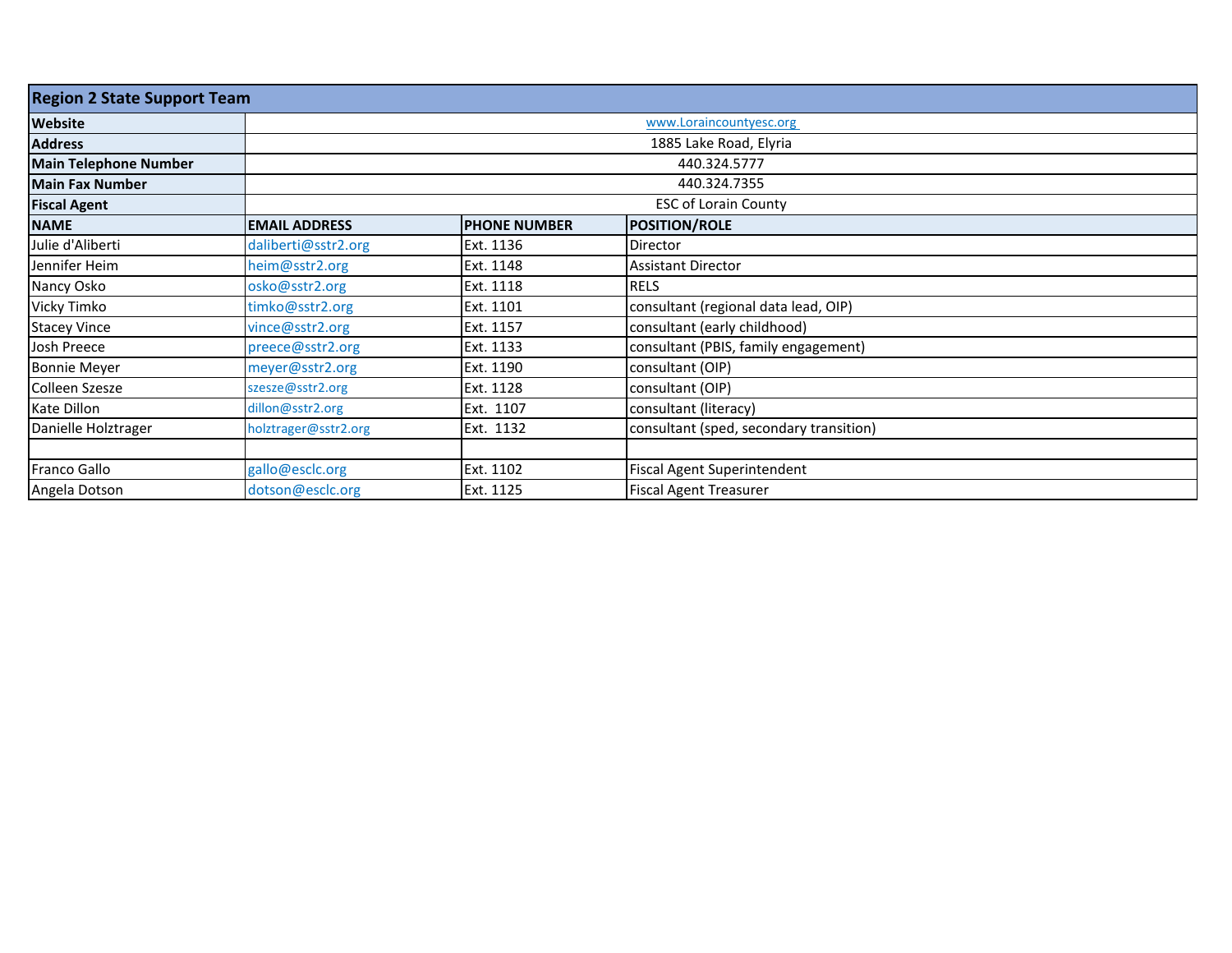| <b>Region 3 State Support Team</b> |                                      |                         |                                                            |  |
|------------------------------------|--------------------------------------|-------------------------|------------------------------------------------------------|--|
| Website                            | http://sst-3.org                     |                         |                                                            |  |
| <b>Address</b>                     |                                      |                         | Essex Place, 6393 Oak Tree Blvd., Independence, Ohio 44131 |  |
| <b>Main Telephone Number</b>       |                                      |                         | 216-524-3000                                               |  |
| <b>Main Fax Number</b>             |                                      |                         | 216-466-3829                                               |  |
| <b>Fiscal Agent</b>                |                                      |                         | <b>Educational Service Center of Northeast Ohio</b>        |  |
| <b>NAME</b>                        | <b>EMAIL ADDRESS</b>                 | <b>PHONE NUMBER</b>     | <b>POSITION/ROLE</b>                                       |  |
| Michele Gaski                      | michele.gaski@escneo.org             | 216-446-3812            | Director                                                   |  |
| Susan Schraff                      | susan.schraff@escneo.org             | 216-446-3820            | <b>Assistant Director</b>                                  |  |
| Lindsay Slater                     | lindsay.slater@escneo.org            | 216-446-3819            | Coordinator of School Improvement                          |  |
| Lynn Hruschak                      | lynn.hruschak@escne.org              | 216-446-3830            | Coordinator of School Literacy: SST/ESC                    |  |
| Angie Chapple                      | angie.chapple@escneo.org             | 216-446-3801            | <b>SST Consultant</b>                                      |  |
| Stephanie Denham                   | stephanie.denham@escneo.org          | 216-446-3826            | <b>SST Consultant</b>                                      |  |
| Jackie Diethrich                   | jacqueline.dietrich@escneo.org       | 216-446-3807            | Reginal Literacy Specialist- Urban                         |  |
| <b>Annette Gross</b>               | annette.gross@escneo.org             | 216-446-3806            | Reginal Literacy Specialist- Urban                         |  |
| <b>Tom Hanicak</b>                 | tom.hanicak@escneo.org               | 216-446-3821            | <b>SST Consultant</b>                                      |  |
| Roger Howard                       | roger.howard@escneo.org              | 216-525-2521            | SST Consultant- Adolescent Specialist                      |  |
| Kathy Jillson                      | kathy.jillson@escneo.org             | 216-446-3804            | SST Consultant- Early Learning                             |  |
| John Komperda                      | john.komperda@escneo.org             | 216-524-3000, ext. 4248 | <b>SST Consultant</b>                                      |  |
| Victoria Lewis                     | victoria.lewis@escneo.org            | 216-901-8050            | <b>SST Consultant</b>                                      |  |
| Terri McIntee                      | terri.mcintee@escneo.org             | 216-446-3810            | Liaison- Family Community Engagement, Community Schools    |  |
| <b>Candace Muetzel</b>             | candace.muetzel@escneo.org           | 216-446-3827            | SST Consultant- Early Learning                             |  |
| Anthony Pizzuti                    | anthony.pizzuti@escneo.org           | 216-446-3802            | PBIS Regional Specialist Northeast Quad-ESC                |  |
| Patti Porto                        | patti.porto@escneo.org               | 216-446-3823            | <b>SST Consultant</b>                                      |  |
| <b>Robert Ross</b>                 | robert.ross@escneo.org               | 216-901-8052            | SST Consultant-                                            |  |
| <b>Sharon Reedus-Sanders</b>       | sharon.reedus-<br>sanders@escneo.org | 216-901-8056            | <b>SST Consultant</b>                                      |  |
| Lisa Scott                         | lisa.scott@escneo.org                | 216-901-8053            | <b>SST Consultant</b>                                      |  |
| Linda Thayer                       | linda.thayer@escneo.org              | 216-524-3000, ext. 3867 | SST Consultant- Career Tech Ed (Regions 2, 3, 4)           |  |
| Stephanie Van Dyke                 | stephanie.vandyke@escneo.org         | 216-524-3000, ext. 3828 | SST Consultant- Reginal Literacy Specialist                |  |
|                                    |                                      |                         |                                                            |  |
| <b>Bob Mengerink</b>               | bob.mengerink@escneo.org             | 216-901-4204            | <b>Fiscal Agent Superintendent</b>                         |  |
| <b>Bruce Basalla</b>               | bruce.basalla@escneo.org             | 216-901-4217            | <b>Fiscal Agent Treasurer</b>                              |  |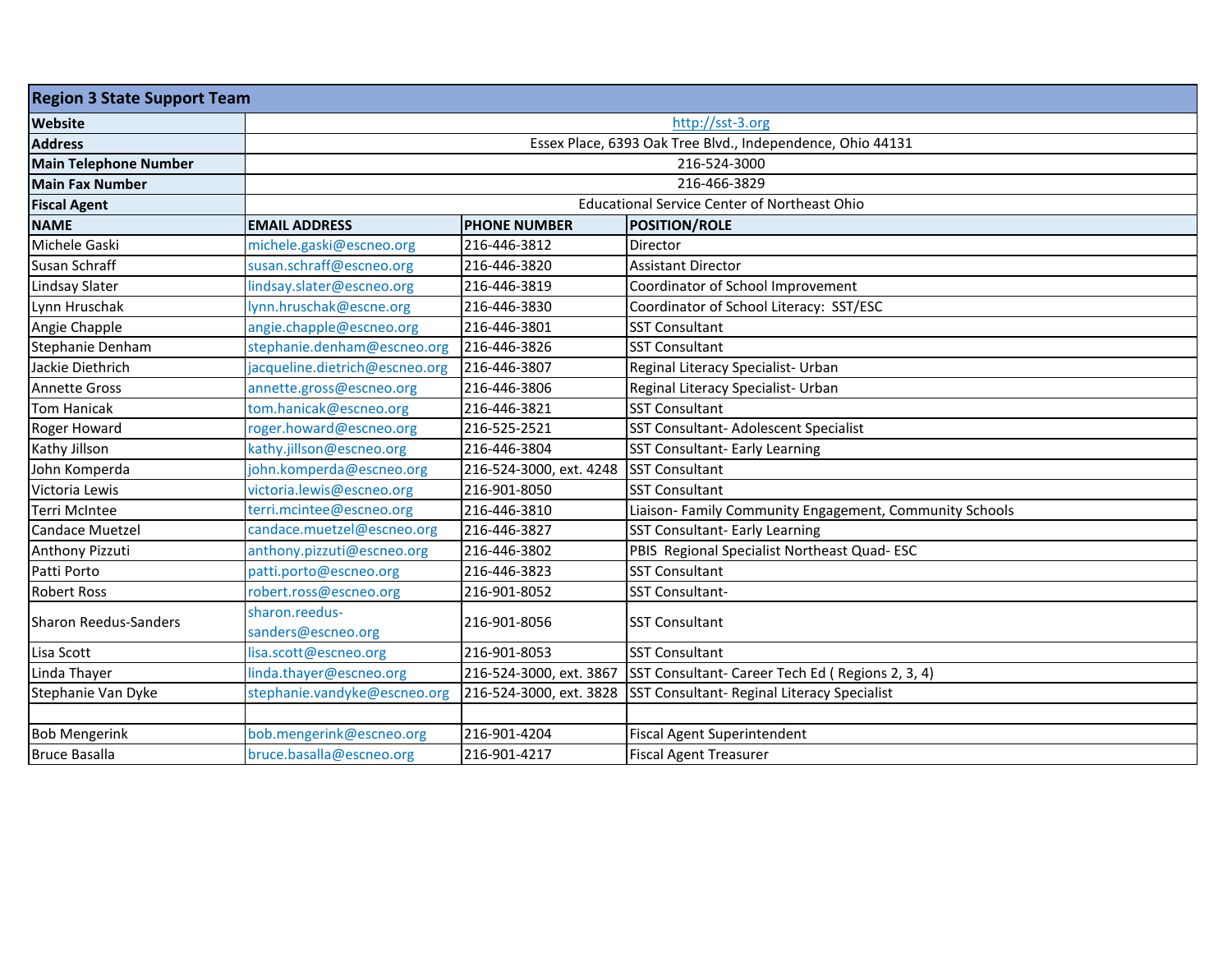| <b>Region 4 State Support Team</b> |                      |                       |                                                       |  |  |
|------------------------------------|----------------------|-----------------------|-------------------------------------------------------|--|--|
| <b>Website</b>                     |                      | www.sst4.org          |                                                       |  |  |
| <b>Address</b>                     |                      |                       | 8140 Auburn Road, Concord Township, OH 44077          |  |  |
| <b>Main Telephone Number</b>       |                      |                       | 440-350-2563                                          |  |  |
| <b>Main Fax Number</b>             |                      |                       | 440-357-0310                                          |  |  |
| <b>Fiscal Agent</b>                |                      |                       | ESC of the Western Reserve (formerly Lake County ESC) |  |  |
| <b>NAME</b>                        | <b>EMAIL ADDRESS</b> | <b>PHONE NUMBER</b>   | <b>POSITION/ROLE</b>                                  |  |  |
| Teresa Brown                       | tbrown@sst4.org      | 440-479-5136          | <b>Director</b>                                       |  |  |
|                                    |                      |                       | <b>Assistant Director</b>                             |  |  |
| Lori Pinchot                       | lpinchot@sst4.org    | 216-973-7212          | Special Education & School Improvement                |  |  |
| Carrie McClure                     | cmcclure@sst4.org    | 440-759-9182          | Special Education & School Improvement                |  |  |
| Tricia McCollum                    | tmccollum@sst4.org   | 440-714-9168          | Early Learning & School Readiness/Special Education   |  |  |
| Krista Dickens                     | kdickens@sst4.org    | 440-251-1906          | Early Learning & School Readiness                     |  |  |
| <b>Steve Ramos</b>                 | sramos@sst4.org      | 440-339-9859          | School Improvement                                    |  |  |
| Crystal Bryski                     | cbryski@sst4.org     | 440-897-4109          | School Improvement                                    |  |  |
| Liesl Blackwell                    | Iblackwell@sst4.org  | 440-812-3236          | School Improvement                                    |  |  |
| Jennifer Kuhn                      | jkuhn@sst4.org       | 216-970-2741          | Regional Early Literacy Specialist                    |  |  |
| Nan Karako                         | karako@sst4.org      | 440-350-2563 ext. 755 | <b>Executive Assistant to the Director</b>            |  |  |
|                                    |                      |                       |                                                       |  |  |
| Jennifer Felker                    | jfelker@escwr.org    | 216-536-9096          | <b>Fiscal Agent Superintendent</b>                    |  |  |
| <b>Greg Slemons</b>                | gslemons@escwr.org   | 440-350-2563 ext. 731 | <b>Fiscal Agent Treasurer</b>                         |  |  |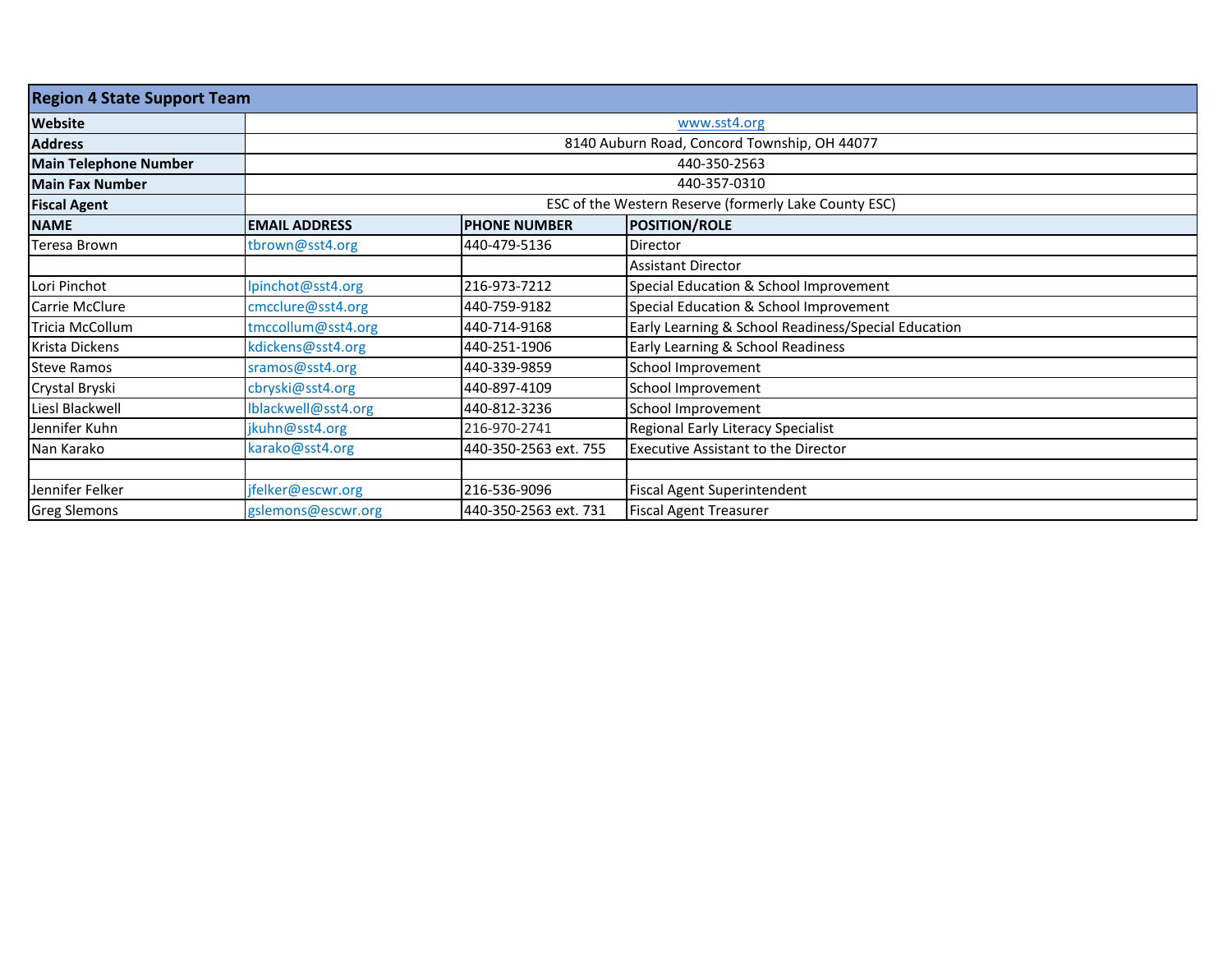| <b>Region 5 State Support Team</b> |                                |                     |                                                 |  |  |
|------------------------------------|--------------------------------|---------------------|-------------------------------------------------|--|--|
| <b>Website</b>                     |                                | www.sstr5.org       |                                                 |  |  |
| <b>Address</b>                     |                                |                     | 7340 N. Palmyra Rd. Canfield, OH 44406          |  |  |
| <b>Main Telephone Number</b>       |                                |                     | 330-533-8755                                    |  |  |
| <b>Main Fax Number</b>             |                                |                     | 330-533-8777                                    |  |  |
| <b>Fiscal Agent</b>                |                                |                     | <b>ESC of Eastern Ohio</b>                      |  |  |
| <b>NAME</b>                        | <b>EMAIL ADDRESS</b>           | <b>PHONE NUMBER</b> | <b>POSITION/ROLE</b>                            |  |  |
| Michele Moore                      | michele.moore@sstr5.org        | 330-550-1376        | Director                                        |  |  |
| Krystle Common                     | krystle.common@sstr5.org       | 330-502-1266        | <b>Fiscal Administrative Assistant</b>          |  |  |
| Tina DeVito                        | tina.devito@sstr5.org          | 330-509-4421        | Consultant                                      |  |  |
| Jaclyn DiSibio                     | jaclyn.s.disibio@sstr5.org     | 330-501-2687        | Consultant                                      |  |  |
| Patricia Dreher                    | patricia.dreher@sstr5.org      | 330-219-2861        | Consultant                                      |  |  |
| Michele Elia                       | michelle.elia@sstr5.org        | 330-518-4382        | Consultant - State Literacy Lead                |  |  |
| <b>Teresa Furniss</b>              | teresa.furniss@sstr5.org       | 330-501-2953        | Consultant                                      |  |  |
| Jodi Glaser                        | jodi.glaser@sstr5.org          | 330-240-1610        | Consultant - CTPD Consultant (SST 5 and 9)      |  |  |
| <b>Terry Grimm</b>                 | terry.grimm@sstr5.org          | 330-770-4468        | Consultant                                      |  |  |
| <b>Matthew Heath</b>               | matthew.heath@sstr5.org        | 440-773-1302        | Consultant                                      |  |  |
| <b>Adam Klimas</b>                 | adam.klimas@sstr5.org          | 760-688-6508        | Consultant                                      |  |  |
| Susan Koulianos                    | susan.koulianos@sstr5.org      | 330-719-3457        | Consultant                                      |  |  |
| Brenda Lawrence                    | brenda.lawrence@sstr5.org      | 330-272-4199        | <b>Administrative Assistant</b>                 |  |  |
| <b>Denise Malkovits</b>            | denise.malkovits@sstr5.org     | 330-518-6571        | Consultant - Regional Early Literacy Specialist |  |  |
| <b>Marlo Miller</b>                | marlo.miller@sstr5.org         | 330-559-8740        | Consultant - Urban Literacy Specialist          |  |  |
| Marla Peachock                     | marla.peachock@sstr5.org       | 330-423-5393        | Consultant                                      |  |  |
| Svetlana Rella                     | svetlana.rella@sstr5.org       | 330-550-4675        | <b>Administrative Assistant</b>                 |  |  |
| Jane Sadinski                      | jane.sadinski@sstr5.org        | 330-301-6995        | Consultant                                      |  |  |
|                                    |                                |                     |                                                 |  |  |
| <b>Traci Hostetler</b>             | t.hostetler@esceasternohio.org | 330-533-8755        | <b>Fiscal Agent Superintendent</b>              |  |  |
| Ryan Jones                         | r.jones@esceasternohio.org     | 330-533-8755        | <b>Fiscal Agent Treasurer</b>                   |  |  |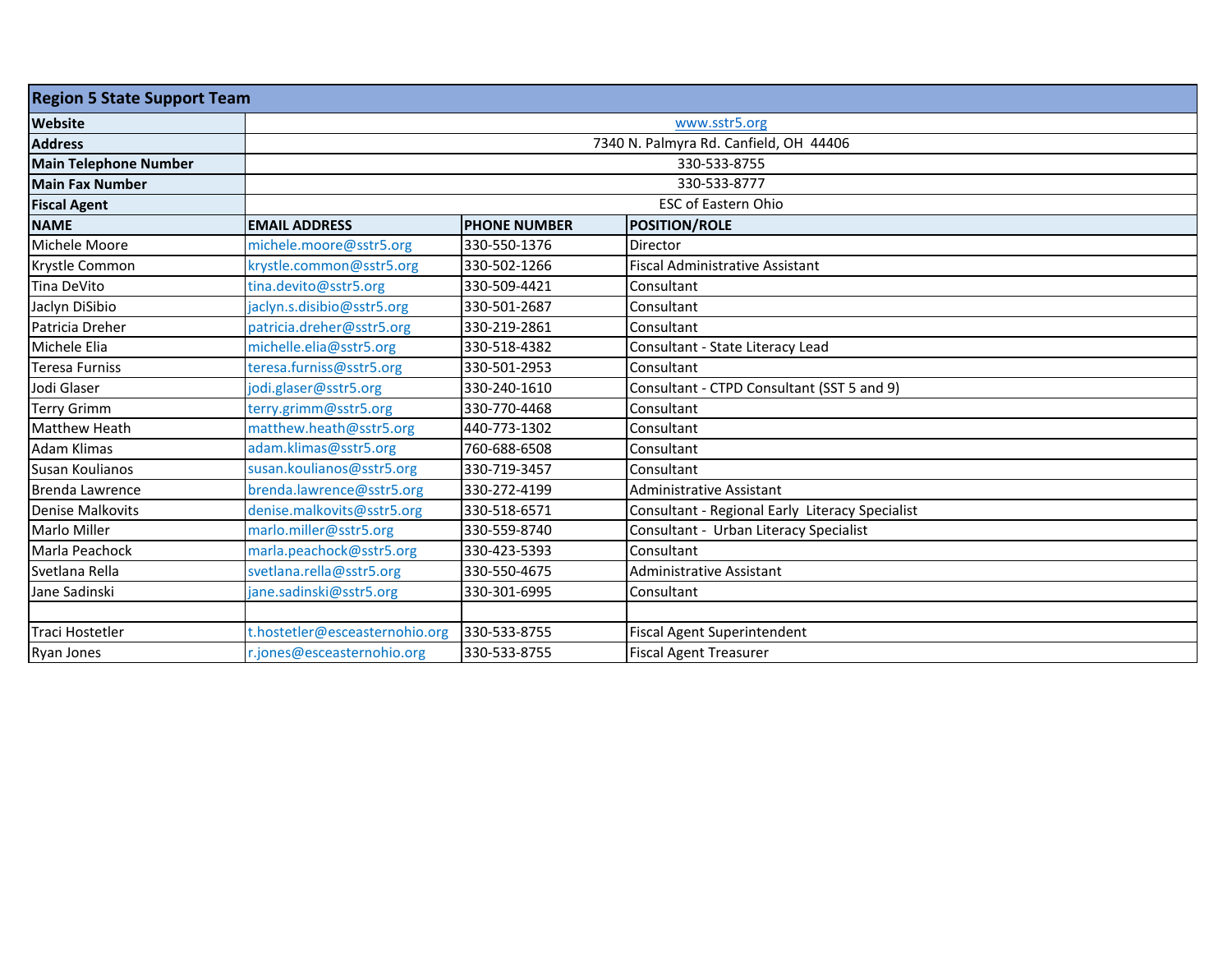| <b>Region 6 State Support Team</b> |                        |                     |                                                                    |
|------------------------------------|------------------------|---------------------|--------------------------------------------------------------------|
| Website                            | www.sst6.org           |                     |                                                                    |
| <b>Address</b>                     |                        |                     | 1045 Dearbaugh Avenue, Suite 1, Wapakoneta, Ohio 45895             |
| <b>Main Telephone Number</b>       |                        |                     | 419.738.9224                                                       |
| <b>Main Fax Number</b>             |                        |                     | 419.738.9199                                                       |
| <b>Fiscal Agent</b>                |                        |                     | <b>Auglaize County ESC</b>                                         |
| <b>NAME</b>                        | <b>EMAIL ADDRESS</b>   | <b>PHONE NUMBER</b> | <b>POSITION/ROLE</b>                                               |
| Rebecca Rees                       | brees@sst6.org         | 419.739.0175        | Director                                                           |
| Michele Bambauer`                  | mbambauer@sst6.org     | 419.739.0165        | <b>Assistant Director</b>                                          |
| Cheryl Byrne                       | cbyrne@sst6.org        | 419.739.0129        | Urban Literacy Specialist                                          |
| Tiffini Flugga                     | tflugga@sst6.org       | 419.739.0166        | PBIS, Special Education and School Improvement                     |
| Kim Moritz                         | kmoritz@sst6.org       | 419.739.0167        | Family and Community Engagement, Transition and School Improvement |
| Amy Recker                         | arecker@sst6.org       | 419.739.0161        | Early Childhood and School Improvement                             |
| Margo Shipp                        | mshipp@sst6.org        | 419.739.0171        | Regional Early Literacy Specialist                                 |
| Cherie Smith                       | csmith@sst6.org        | 419.739.0170        | UDL, Regional Data Lead and School Improvement                     |
| Caryn Timmerman                    | ctimmerman@sst6.org    | 419.739.0168        | Special Education and School Improvement                           |
| Michelle Vandemark                 | mvandemark@sst6.org    | 419.739.0172        | School Improvement                                                 |
| Kellie Shoffner                    | kshoffner@sst6.org     | 419.739.0162        | Office Manager                                                     |
|                                    |                        |                     |                                                                    |
| Shawn Brown                        | sbrown@auglaizeesc.org | 419.738.3422        | Fiscal Agent Superintendent                                        |
| <b>Kristy Weaks</b>                | kweaks@auglaizeesc.org | 419.738.3422        | <b>Fiscal Agent Treasurer</b>                                      |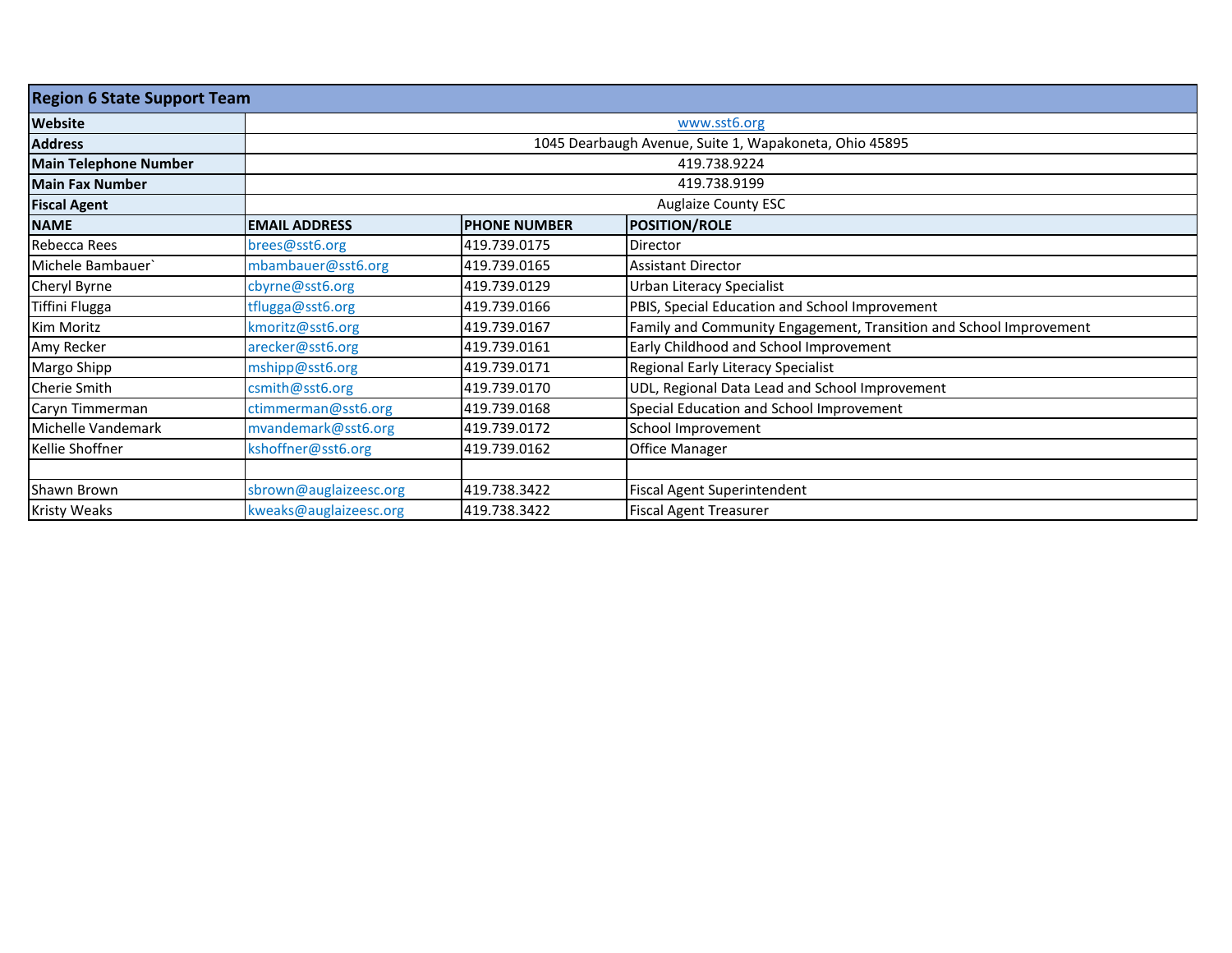| <b>Region 7 State Support Team</b> |                         |                     |                                                                           |
|------------------------------------|-------------------------|---------------------|---------------------------------------------------------------------------|
| <b>Website</b>                     |                         |                     | www.sst7.org                                                              |
| <b>Address</b>                     |                         |                     | 1495 West Longview Avenue, Suite 200, Mansfield, Ohio 44906               |
| <b>Main Telephone Number</b>       |                         |                     | (419) 747-4808                                                            |
| <b>Main Fax Number</b>             |                         |                     | (419) 747-3806                                                            |
| <b>Fiscal Agent</b>                |                         |                     | North Central Ohio Educational Service Center                             |
| <b>NAME</b>                        | <b>EMAIL ADDRESS</b>    | <b>PHONE NUMBER</b> | <b>POSITION/ROLE</b>                                                      |
| Dr. George M. Csanyi               | gcsanyi@ncoesc.org      | (419) 747-4808      | Director                                                                  |
| Edward (Ed) Kapel, Jr.             | ekapel@ncoesc.org       | (419) 747-4808      | Assistant Director - IDEA Compliance & Monitoring                         |
| Carrie Wood                        | cwood@ncoesc.org        | (419) 747-4808      | Regional Early Literacy Specialist (RELS)                                 |
| <b>Julie Frankl</b>                | jfrankl@ncoesc.org      | (419) 747-4808      | Post-Secondary Transition & Career & College Readiness                    |
| Olivia Siegfried                   | osiegfried@ncoesc.org   | (419) 747-4808      | PBIS; Autism, Low Incidence, and Assistive Technology                     |
| <b>Stacy Hunsinger</b>             | shunsinger@ncoesc.org   | (419) 747-4808      | Ohio Improvement Process                                                  |
| John (Tom) Main                    | tmain@ncoesc.org        | (419) 747-4808      | Early Learning & School Readiness; Early Childhood PBIS                   |
| Dr. Heidi Orvosh-Kamenski          | hkamenski@ncoesc.org    | (419) 747-4808      | Family & Community Engagement; MTSS; UDL; EL; Career Advising             |
| <b>Steve Short</b>                 | sshort@ncoesc.org       | (419) 747-4808      | Statewide Assessments/Regional Data Lead (RDL)                            |
| Sheri Lyn Allen                    | sallen@ncoesc.org       | (419) 747-4808      | <b>Administrative Assistant</b>                                           |
| Kellee Wisenbarger                 | kwisenbarger@ncoesc.org | (419) 747-4808      | Administrative Support                                                    |
| Michele Spencer                    | mspencer@ncoesc.org     | (419) 747-4808      | Post-Secondary Transition & Career & College Readiness; special education |
| Joyce Brouman                      | jbrouman@ncoesc.org     | (614) 946-1633      | CTPD Consultant for Regions 7 & 8                                         |
|                                    |                         |                     |                                                                           |
| <b>Brenda Luhring</b>              | bluhring@ncoesc.org     | (419) 447-2927      | Fiscal Agent Superintendent                                               |
| Jeff McCuen                        | jmccuen@ncoesc.org      | (419) 447-2927      | <b>Fiscal Agent Treasurer</b>                                             |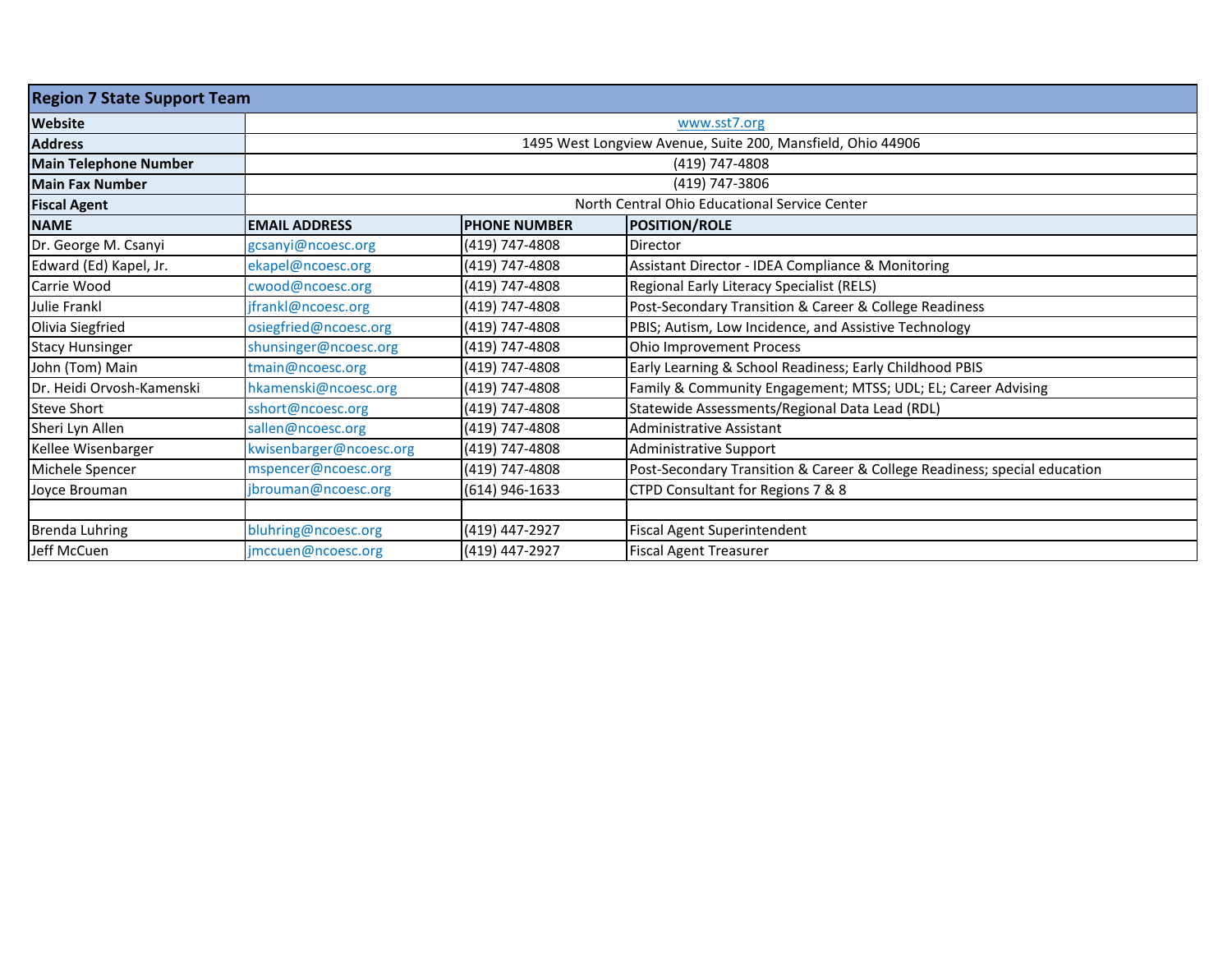| <b>Region 8 State Support Team</b> |                       |                     |                                                       |  |  |
|------------------------------------|-----------------------|---------------------|-------------------------------------------------------|--|--|
| <b>Website</b>                     |                       | www.sst8.org        |                                                       |  |  |
| <b>Address</b>                     |                       |                     | 420 Washington Avenue, Cuyahoga Falls, OH 44221       |  |  |
| <b>Main Telephone Number</b>       |                       |                     | (330) 929-6634                                        |  |  |
| <b>Main Fax Number</b>             |                       |                     | (330) 945-6222                                        |  |  |
| <b>Fiscal Agent</b>                |                       |                     | Summit ESC                                            |  |  |
| <b>NAME</b>                        | <b>EMAIL ADDRESS</b>  | <b>PHONE NUMBER</b> | <b>POSITION/ROLE</b>                                  |  |  |
| Jenine Sansosti                    | jenines@sst8.org      | ext. 511242         | Director                                              |  |  |
| Dee Dee Howes                      | deedeeh@sst8.org      | ext. 511272         | Consultant/ASD-LI Contact                             |  |  |
| Denise Ward                        | denisew@sst8.org      | ext. 511311         | Consultant/OIP                                        |  |  |
| Frank Gant                         | frankg@sst8.org       | ext. 511269         | Consultant/Support School Monitoring/Priority Contact |  |  |
| Heidi Kerchenski                   | heidik@sst8.org       | ext. 511284         | Consultant/PBIS Contact, Family Engagement Literacy   |  |  |
| Helen Brophy                       | helenb@sst8.org       | ext. 511268         | Consultant/Secondary Transition, AASCD Contact        |  |  |
| Kim Nagy                           | kimn@sst8.org         | ext. 511254         | Urban Literacy Specialist                             |  |  |
| Michelle Smith                     | michelles@sst8.org    | ext. 511286         | Consultant/Itinerant Contact, NNPS Contact            |  |  |
| Mike Kaschak                       | mikek@sst8.org        |                     | Consultant/Community School Contact                   |  |  |
| Pam Kennedy                        | pamk@sst8.org         | ext. 511239         | Regional Early Literacy Specialist                    |  |  |
| Rachel Undercoffer                 | rachelu@sst8.org      | ext. 511229         | Consultant/Special Education Contact                  |  |  |
| Sarah Egan-Reeves                  | sarahe@sst8.org       | ext. 511240         | Consultant/OIP, RDL                                   |  |  |
| <b>Stacey Smith</b>                | staceys@sst8.org      | ext. 511401         | Consultant/SUTQ, Preschool Special Ed Contact         |  |  |
| <b>Tracy Mail</b>                  | tracym@sst8.org       | ext. 511265         | Consultant/Literacy; UDL and Accessibility Contact    |  |  |
|                                    |                       |                     |                                                       |  |  |
| Joseph Iacano                      | josephi@summitesc.org | ext. 513910         | Superintendent, Summit ESC/Fiscal Agent               |  |  |
| Laurel Young                       | laurely@summitesc.org | ext. 511224         | Treasurer, Summit ESC/Fiscal Agent                    |  |  |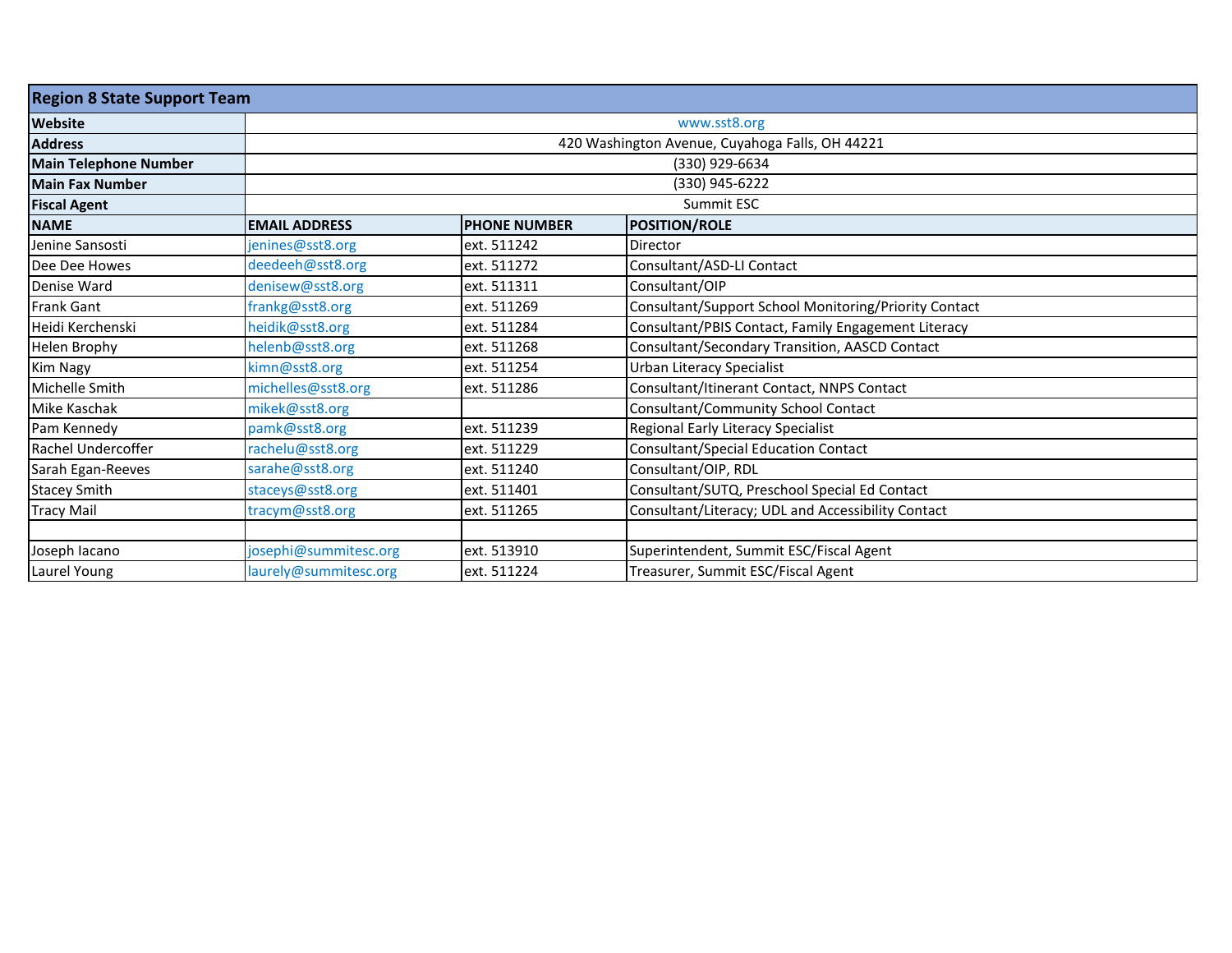| <b>Region 9 State Support Team</b> |                                                         |                                                  |                                                                                                               |  |  |
|------------------------------------|---------------------------------------------------------|--------------------------------------------------|---------------------------------------------------------------------------------------------------------------|--|--|
| Website                            |                                                         | www.sst9.org                                     |                                                                                                               |  |  |
| <b>Address</b>                     | 6057 Strip Avenue NW, North Canton OH 44720             |                                                  |                                                                                                               |  |  |
| <b>Main Telephone Number</b>       |                                                         |                                                  | 330-492-8136                                                                                                  |  |  |
| <b>Main Fax Number</b>             |                                                         |                                                  | 330-493-9135                                                                                                  |  |  |
| <b>Fiscal Agent</b>                |                                                         |                                                  | <b>Stark County ESC</b>                                                                                       |  |  |
| <b>NAME</b>                        | <b>EMAIL ADDRESS</b>                                    | <b>PHONE NUMBER</b>                              | <b>POSITION/ROLE</b>                                                                                          |  |  |
| <b>Marty Bowe</b>                  | marty.bowe@apps.sparcc.org                              | 330-492-8136, ext. 1350                          | <b>Director</b>                                                                                               |  |  |
| Laurie Langenfeld                  | laurie.langenfeld@apps.sparcc.o                         | 330-492-8136, ext. 1432                          | <b>Associate Director</b>                                                                                     |  |  |
| Adams-Noll, Sue                    | sue.adams-noll@apps.sparcc.org 330-492-8136, ext. 1472  |                                                  | Administrative Assistant                                                                                      |  |  |
| Allison, Krista                    | krista.allison@apps.sparcc.org                          | 330-492-8136, ext. 1553                          | Family/Community Engagement                                                                                   |  |  |
| Bailey, Debbi                      | debbi.bailey@apps.sparcc.org                            | 330-492-8136, ext. 1448                          | Early Childhood, PBIS, SEL                                                                                    |  |  |
| Cockroft, Barb                     | barb.cockroft@apps.sparcc.org                           | 330-492-8136, ext. 1346                          | Continuous Improvement, Instruction & Assessment, Gifted                                                      |  |  |
| Griffing, Jen                      | jen.griffing@apps.sparcc.org                            | 330-492-8136, ext. 1475                          | Regional Early Literacy Specialist, Family Engagement                                                         |  |  |
| Hartwig, Debbie                    | debbie.hartwig@apps.sparcc.org 330-492-8136, ext. 1456  |                                                  | <b>Urban Literacy Specialist</b>                                                                              |  |  |
| Heid, Cathy                        | cathy.heid@apps.sparcc.org                              | 330-492-8136, ext. 1422                          | Administrative Assistant                                                                                      |  |  |
| Keener, Tyler                      | tyler.keener@apps.sparcc.org                            | 330-492-8136, ext. 1455                          | Continuous Improvement, Community Schools                                                                     |  |  |
| Kemp, Holly                        | holly.kemp@apps.sparcc.org                              | 330-492-8136, ext. 1314                          | Administrative Assistant                                                                                      |  |  |
| Korey-Hirko, Susan                 | susan.koreyhirko@apps.sparcc.o                          | 330-492-8136, ext. 1405                          | Continuous Improvement, Instruction & Assessment, Regional Data Lead                                          |  |  |
| Kornish, Colleen                   | colleen.kornish@apps.sparcc.org 330-492-8136, ext. 1342 |                                                  | OIP Co-Lead, Community Schools, OLi4                                                                          |  |  |
| Krajeck, Joanne                    | joanne.krajeck@apps.sparcc.org                          | 330-492-8136, ext. 1325                          | <b>Adolescent Literacy</b>                                                                                    |  |  |
| Pack, Val                          | val.pack@apps.sparcc.org                                | 330-492-8136, ext. 1358                          | PBIS Consultant, Continuous Improvement, Special Education                                                    |  |  |
| Swejk, Terryl                      | terryl.swejk@apps.sparcc.org                            | 330-492-8136, ext. 1313                          | Post Secondary Transition, Special Education, AASCD, Autism, Low Incidence and<br><b>Assistive Technology</b> |  |  |
| Weber, Dana                        | dana.weber@apps.sparcc.org                              | 330-492-8136, ext. 1454                          | <b>English Learners</b>                                                                                       |  |  |
| Weigman, Leeann                    | leeann.weigman@apps.sparcc.or                           | 330-492-8136, ext. 1443                          | Preschool Special Education, Continuous Improvement, Early Childhood                                          |  |  |
| Weyandt, Julie                     | julie.weyandt@apps.sparcc.org                           | 330-492-8136, ext. 1470                          | OLI4, UDL, OIP Co-Lead                                                                                        |  |  |
| Jodi Glaser                        | jodi.glaser@sstr5.org                                   | 330-553-8755, ext. 1021                          | <b>CTPD Consultant</b>                                                                                        |  |  |
|                                    |                                                         |                                                  |                                                                                                               |  |  |
| Joe Chaddock                       | joe.chaddock@apps.sparcc.org                            |                                                  | 330-492-8136, ext. 1350   Fiscal Agent Superintendent                                                         |  |  |
| James Carman                       | james.carman@apps.sparcc.org                            | 330-492-8136, ext. 1336   Fiscal Agent Treasurer |                                                                                                               |  |  |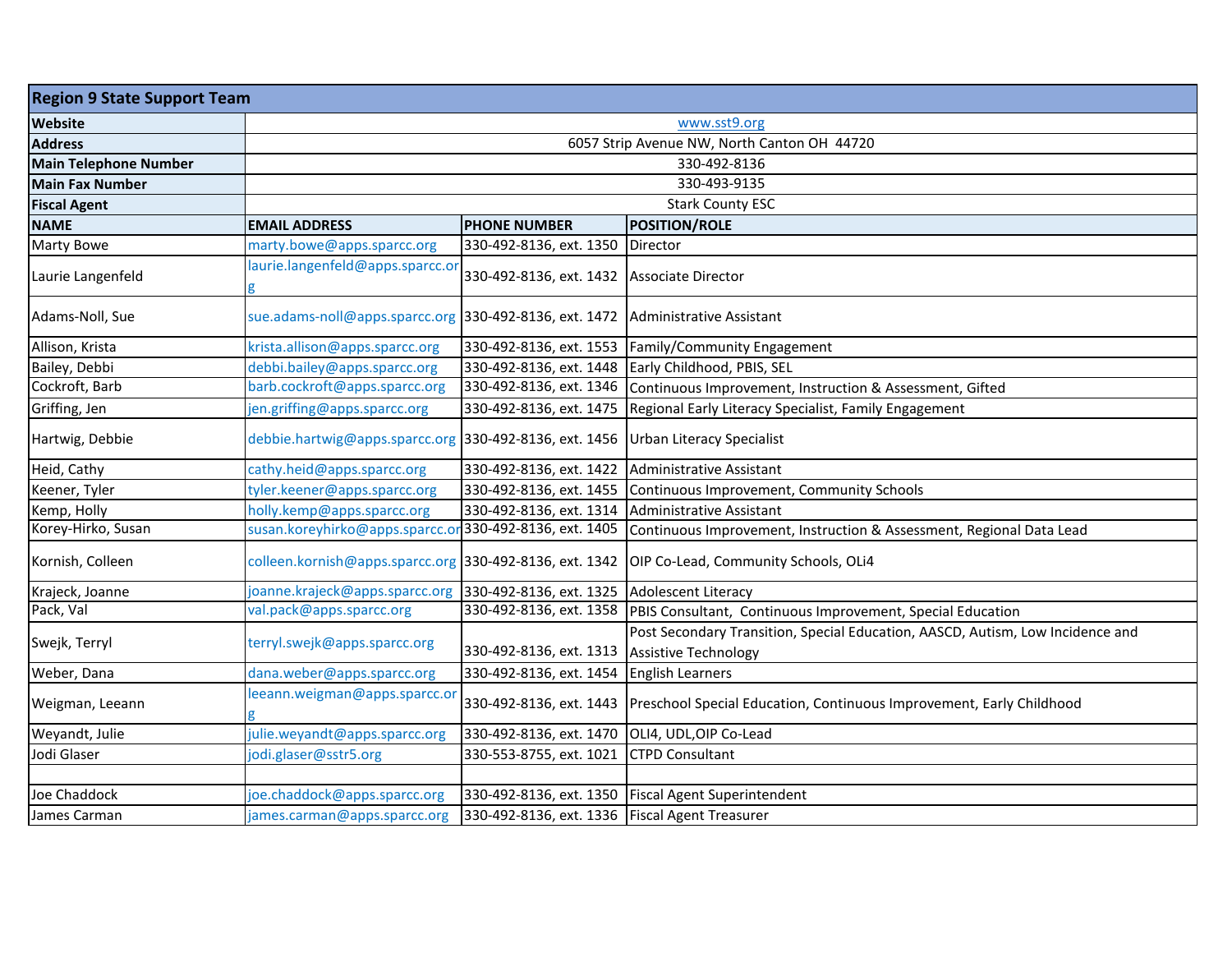| <b>Region 10 State Support Team</b> |                                        |                                           |                                                                                     |  |  |
|-------------------------------------|----------------------------------------|-------------------------------------------|-------------------------------------------------------------------------------------|--|--|
| <b>Website</b>                      |                                        | http://sst10.org                          |                                                                                     |  |  |
| <b>Address</b>                      |                                        | 4801 Springfield Street, Dayton, OH 45431 |                                                                                     |  |  |
| <b>Main Telephone Number</b>        |                                        |                                           | (937) 236-9965                                                                      |  |  |
| <b>Main Fax Number</b>              |                                        |                                           | (937) 233-0161                                                                      |  |  |
| <b>Fiscal Agent</b>                 |                                        |                                           | Montgomery County Educational Service Center                                        |  |  |
| <b>NAME</b>                         | <b>EMAIL ADDRESS</b>                   | <b>PHONE NUMBER</b>                       | <b>POSITION/ROLE</b>                                                                |  |  |
| <b>Betsy Apolito</b>                | betsy.apolito@mcesc.org                | (937) 236-9965                            | Director                                                                            |  |  |
| Jennifer Beam                       | jennifer.beam@mcesc.org                | (937) 236-9965                            | Communications Coordinator/Data Strategist                                          |  |  |
| Marilyn Brigati                     | marilyn.brigati@mcesc.org              | (937) 236-9965                            | Consultant/Gr 9-12, Secondary Literacy                                              |  |  |
| Rebecca Brinkman-Clayman            | rebecca.brinkman-<br>clayman@mcesc.org | (937) 236-9965                            | Consultant/PK-3, Early Learning SpEd, ECPBIS Lead                                   |  |  |
| Kelli Cook                          | kelli.cook@mcesc.org                   | (937) 236-9965                            | Secretary to Director                                                               |  |  |
| Megan Fagan                         | megan.fagan@mcesc.org                  | (937) 236-9965                            | Consultant/OII                                                                      |  |  |
| Melanie Horvath                     | melanie.horvath@mcesc.org              | (937) 236-9965                            | Consultant/Gr 9-12, District Lead, EC SpEd, ECPBIS Lead                             |  |  |
| Kari Hunter                         | kari.hunter@mcesc.org                  | (937) 236-9965                            | Consultant/Special Ed, Secondary Transition                                         |  |  |
| Laura Jones                         | laura.jones@mcesc.org                  | (937) 236-9965                            | Consultant/Early Lit Specialist                                                     |  |  |
| Mary Jane Karns                     | maryjane.karns@mcesc.org               | (937) 236-9965                            | Consultant/Gr 4-8, PBIS, SpEd                                                       |  |  |
| <b>Edward Mathes</b>                | edward.mathes@mcesc.org                | (937) 236-9965                            | Consultant/Gr 4-8, District Lead                                                    |  |  |
| Delores Pugh                        | delores.pugh@mcesc.org                 | (937) 236-9965                            | Consultant/PK-3, Early Lrng                                                         |  |  |
| <b>Heather Sage</b>                 | heather.sage@mcesc.org                 | (937) 236-9965                            | Consultant/Gr 4-8, OII Co-Lead                                                      |  |  |
| <b>Susan Seelig</b>                 | susan.seelig@mcesc.org                 | (937) 236-9965                            | Consultant/Gr 4-8, RIT Lead, UDL, OII Co-Lead                                       |  |  |
| Mary Lou Shafer                     | marylou.shafer@mcesc.org               | (937) 236-9965                            | Consultant/PBIS, SpEd                                                               |  |  |
| Laura Sheets                        | laura.sheets@mcesc.org                 | (937) 236-9965                            | Consultant/Gr 4-8, PBIS, SpEd                                                       |  |  |
| Melissa Solazzo                     | melissa.solazzo@mcesc.org              | (937) 236-9965                            | Consultant/CTPD                                                                     |  |  |
| Marcia Watts                        | marcia.watts@mcesc.org                 | (937) 236-9965                            | Consultant/SpEd Lead DPS                                                            |  |  |
|                                     |                                        |                                           |                                                                                     |  |  |
| Shannon Cox                         | shannon.cox@mcesc.org                  | (937) 225-4598                            | <b>Fiscal Agent Superintendent</b>                                                  |  |  |
| Amy Anyanwu                         | amy.anyanwu@mcesc.org                  | (937) 225-4598                            | <b>Fiscal Agent Assistant Superintendent</b>                                        |  |  |
| Christopher Fox                     | christopher.fox@mcesc.org              | (937) 225-4598                            | <b>Fiscal Agent Treasurer</b>                                                       |  |  |
|                                     |                                        |                                           | *NOTE: All Consultants are Systems Improvement Specialists and are cross-trained in |  |  |
|                                     |                                        |                                           | literacy and PBIS.                                                                  |  |  |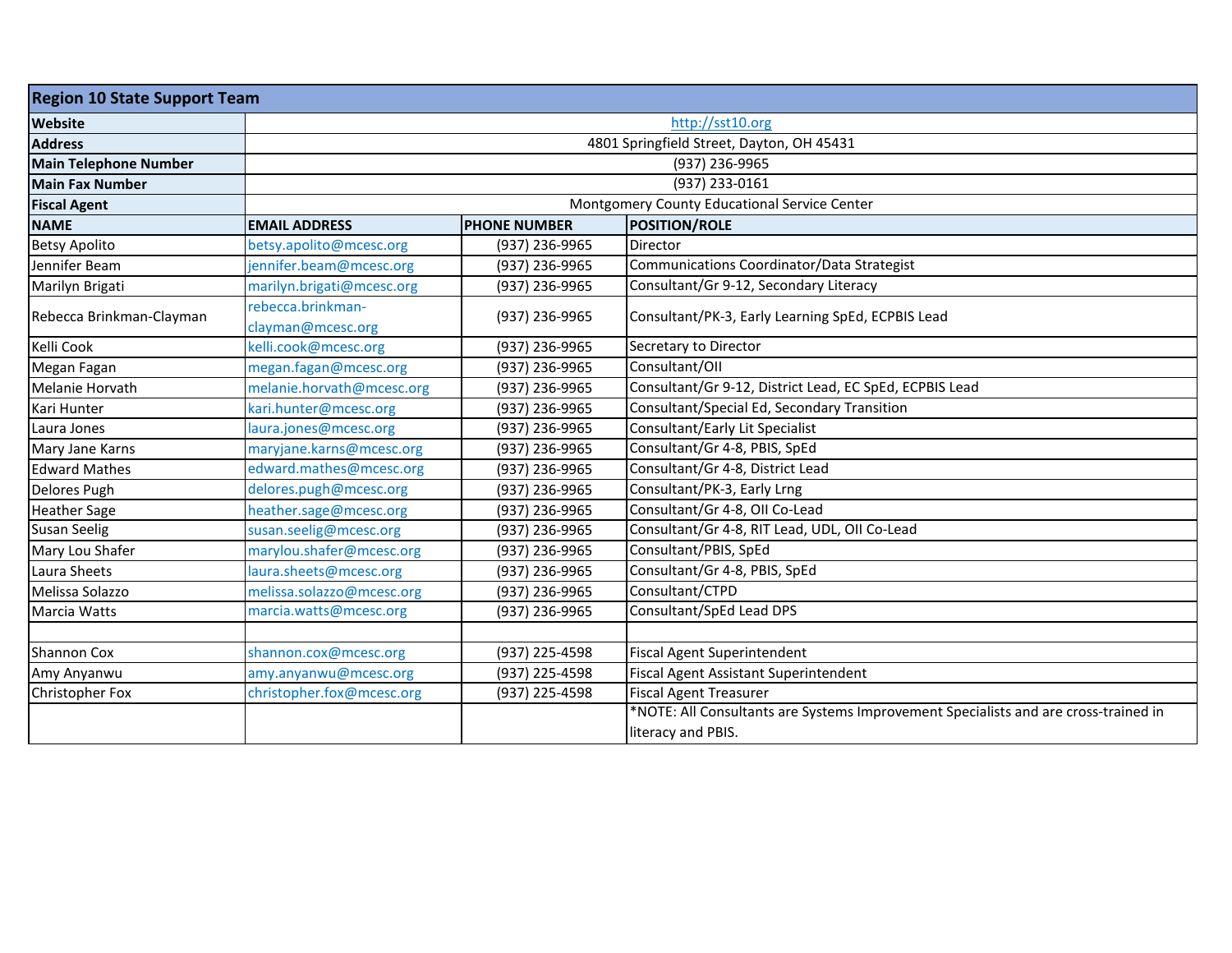| <b>Region 11 State Support Team</b> |                            |                     |                                                                                                                  |
|-------------------------------------|----------------------------|---------------------|------------------------------------------------------------------------------------------------------------------|
| <b>Website</b>                      | www.sst11.org              |                     |                                                                                                                  |
| <b>Address</b>                      |                            |                     | 2080 Citygate Drive, Columbus, Ohio 43219                                                                        |
| <b>Main Telephone Number</b>        |                            |                     | 614.445.3750                                                                                                     |
| <b>Main Fax Number</b>              |                            |                     | 614.753.4699                                                                                                     |
| <b>Fiscal Agent</b>                 |                            |                     | <b>ESC of Central Ohio</b>                                                                                       |
| <b>NAME</b>                         | <b>EMAIL ADDRESS</b>       | <b>PHONE NUMBER</b> | <b>POSITION/ROLE</b>                                                                                             |
| Ugochi Akoi                         | ugochi.akoi@escco.org      | 614.542.4162        | Director                                                                                                         |
| <b>Gregory Mathews</b>              | gregory.mathews@escco.org  | 614.753.4688        | Assistant Director/Special Education Services/PBIS                                                               |
| <b>Helene Stacho</b>                | helene.stacho@escco.org    | 614.753.4692        | Early Learning Coordinator/Literacy/ECPBIS                                                                       |
| David Bruce                         | david.bruce@escco.org      | 614.753.4650        | Career Technical Planning District Consultant/Special Ed.                                                        |
| Juakita Bowens                      | juakita.Bowens@escco.org   | 614.542.4148        | Regional Early Literacy Specialist                                                                               |
| Kimberly Brown                      | kimberly.brown@escco.org   | 614.573.4169        | Adoles. Literacy/School Improvement                                                                              |
| Carolynn Head                       | carolynn.Head@escco.org    | 614.753.4677        | Special Education/School Improvement/Family Engagement                                                           |
| <b>Kristen Millet</b>               | kristen.Millet@escco.org   | 614.753.4653        | Special Education/School Improvement//Post Secondary Transition                                                  |
| <b>Tara Finton</b>                  | tara.finton@escco.org      | 614.542.4126        | PBIS/ School Improvement                                                                                         |
| Tia Jackson                         | tia.jackson@escco.org      | 614.542.4144        | Regional Literacy Specialist for Urban Support                                                                   |
| Barbara Knipe                       | barb.knipe@escco.org       | 614.753.4687        | Special Education Services/ School Improvement                                                                   |
| Steven Moran                        | steven.moran@escco.org     | 614.753.4680        | Special Education Services/ Career Tech/Family Engagement/School Improvement/Post<br><b>Secondary Transition</b> |
| <b>Eric Neal</b>                    | eric.neal@escco.org        | 614.542.4134        | School Improvement/PBIS/SEL                                                                                      |
| Melanie Peloquin                    | melanie.peloquin@escco.org | 614.753.4686        | Early Learning/Literacy                                                                                          |
| Thomas Stacho                       | thomas.stacho@escco.org    | 614.753.4693        | PBIS/SEL                                                                                                         |
| Terri (TJ) Wendt                    | terri.wendt@escco.org      | 614.542.4129        | PBIS/SEL/ School Improvement                                                                                     |
| Jeannette Henson                    | jeannette.henson@escco.org | Hourly              | School Improvement                                                                                               |
| <b>Eugene Norris</b>                | eugene.norris@escco.org    | Hourly              | School Improvement                                                                                               |
| Linda Gibson Fletcher               | linda.gibson@escco.org     | Hourly              | School Improvement                                                                                               |
| Joseph Farry                        | joseph.farry@escco.org     | Hourly              | Special Education Services/Family Engagement                                                                     |
|                                     |                            |                     |                                                                                                                  |
| Thomas Goodney                      | tom.goodney@escco.org      | 614.542.4115        | <b>Fiscal Agent Superintendent</b>                                                                               |
| David Varda                         | david.varda@escco.org      | 614.542.4136        | <b>Fiscal Agent Treasurer</b>                                                                                    |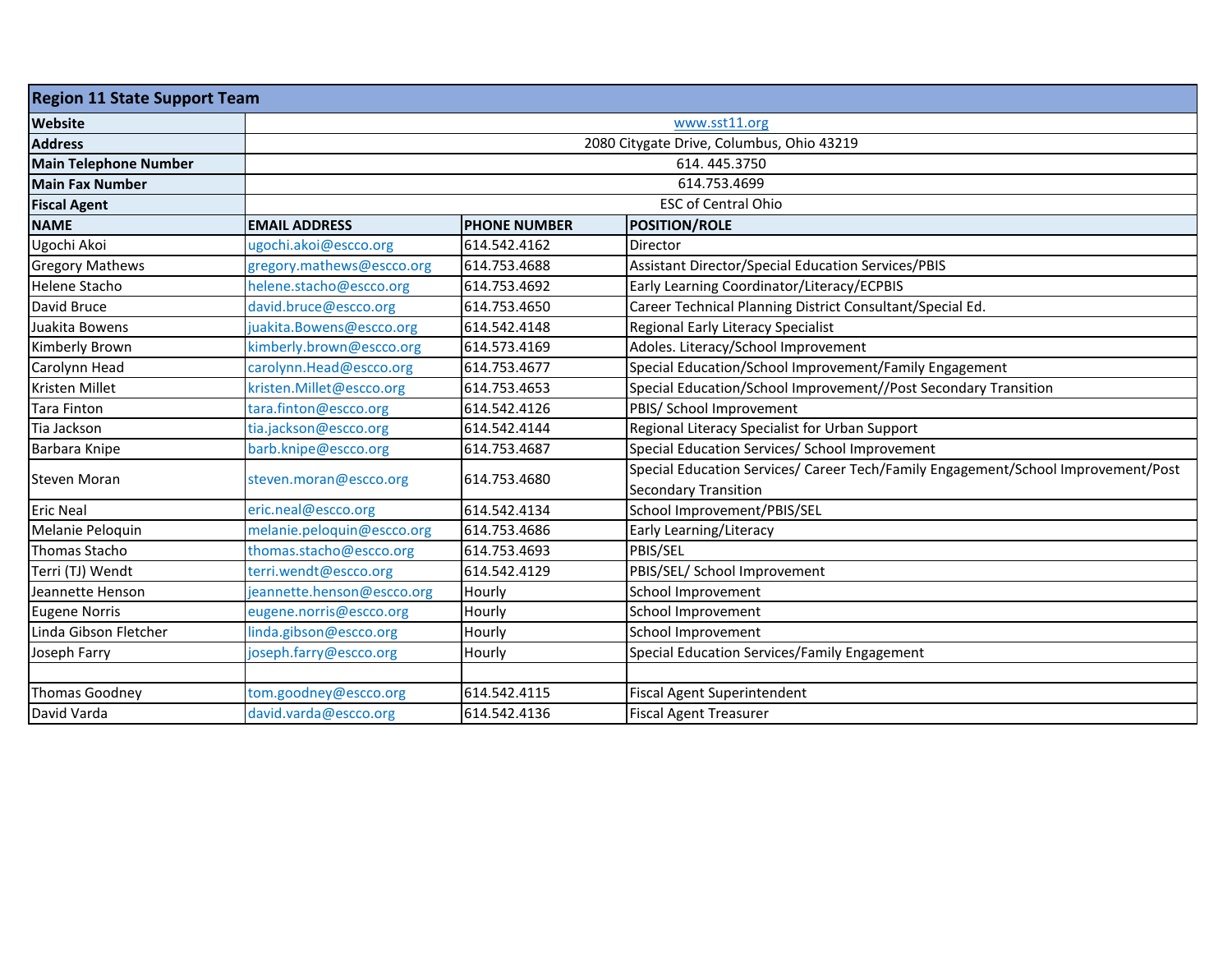| <b>Region 12 State Support Team</b> |                           |                     |                                                                                             |  |  |
|-------------------------------------|---------------------------|---------------------|---------------------------------------------------------------------------------------------|--|--|
| <b>Website</b>                      |                           | www.sstregion12.org |                                                                                             |  |  |
| <b>Address</b>                      |                           |                     | 60788 Southgate Rd Suite 201, Byesville OH 43723                                            |  |  |
| <b>Main Telephone Number</b>        |                           |                     | 740-439-9383                                                                                |  |  |
| <b>Main Fax Number</b>              |                           |                     | 740-439-9310                                                                                |  |  |
| <b>Fiscal Agent</b>                 |                           |                     | Muskingum Valley Educational Service Center                                                 |  |  |
| <b>NAME</b>                         | <b>EMAIL ADDRESS</b>      | <b>PHONE NUMBER</b> | <b>POSITION/ROLE</b>                                                                        |  |  |
| Baker, Lisa                         | lisa.baker@mvesc.org      | ext. 2311           | Director                                                                                    |  |  |
| Cheryl Rayburn                      | cheryl.rayburn@mvesc.org  | ext. 2301           | Assistant to the SST Director                                                               |  |  |
| Erin Adkins                         | erin.adkins@mvesc.org     | ext. 2305           | School Improvement and Regional Literacy Consultant                                         |  |  |
| Lydia Brodegard                     | lydia.brodegard@mvesc.org | ext. 2308           | School Improvement, Special Education, and Secondary Transition Consultant                  |  |  |
| Morgan Broom                        | morgan.broom@mvesc.org    | ext. 2300           | Administrative Assistant                                                                    |  |  |
| Scott Eldredge                      | scott.eldredge@mvesc.org  | ext. 2317           | School Improvement and Positive Behavior Intervention Support Consultant                    |  |  |
| Diane Enama                         | diane.enama@mvesc.org     | ext. 2302           | School Improvement and Regional Literacy Consultant                                         |  |  |
| <b>Molly Fender</b>                 | molly.fender@mvesc.org    | 740-584-5445        | Birth to Age 5 Literacy Specialist                                                          |  |  |
| <b>Holly Hall</b>                   | holly.hall@mvesc.org      | ext. 2310           | School Improvement, Special Education and Early Childhood Consultant                        |  |  |
| <b>Bill Kafury</b>                  | william.kafury@mvesc.org  | 740-584-4884        | School Improvement Consultant                                                               |  |  |
| Susan Larson                        | susan.larson@mvesc.org    | ext. 2307           | School Improvement, Regional Data Lead, Universal Design for Learning, and Family           |  |  |
|                                     |                           |                     | <b>Engagement Consultant</b>                                                                |  |  |
| Sherri Lawrence                     | sherri.lawrence@mvesc.org | ext. 2313           | State Support Team Career Technical Planning District Consultant                            |  |  |
| Ann Rentsch                         | ann.rentsch@mvesc.org     | ext. 2314           | School Improvement and Early Childhood Consultant                                           |  |  |
| Jill Sheridan                       | jill.sheridan@mvesc.org   | ext. 2320           | School Improvement Consultant and Southeastern School Climate Regional Field<br>Coordinator |  |  |
| Susan Siemer                        | susan.siemer@mvesc.org    | ext. 2306           | School Improvement and Universal Design for Learning Consultant                             |  |  |
| Charles "Buddy" Tucker              | charles.tucker@mvesc.org  | ext. 2304           | School Improvement and Positive Behavior Intervention Support Consultant                    |  |  |
|                                     |                           |                     |                                                                                             |  |  |
| Lori Snyder-Lowe                    | lori.lowe@mvesc.org       |                     | <b>Fiscal Agent Superintendent</b>                                                          |  |  |
| Danielle Devoll                     | danielle.devoll@mvesc.org |                     | <b>Fiscal Agent Treasurer</b>                                                               |  |  |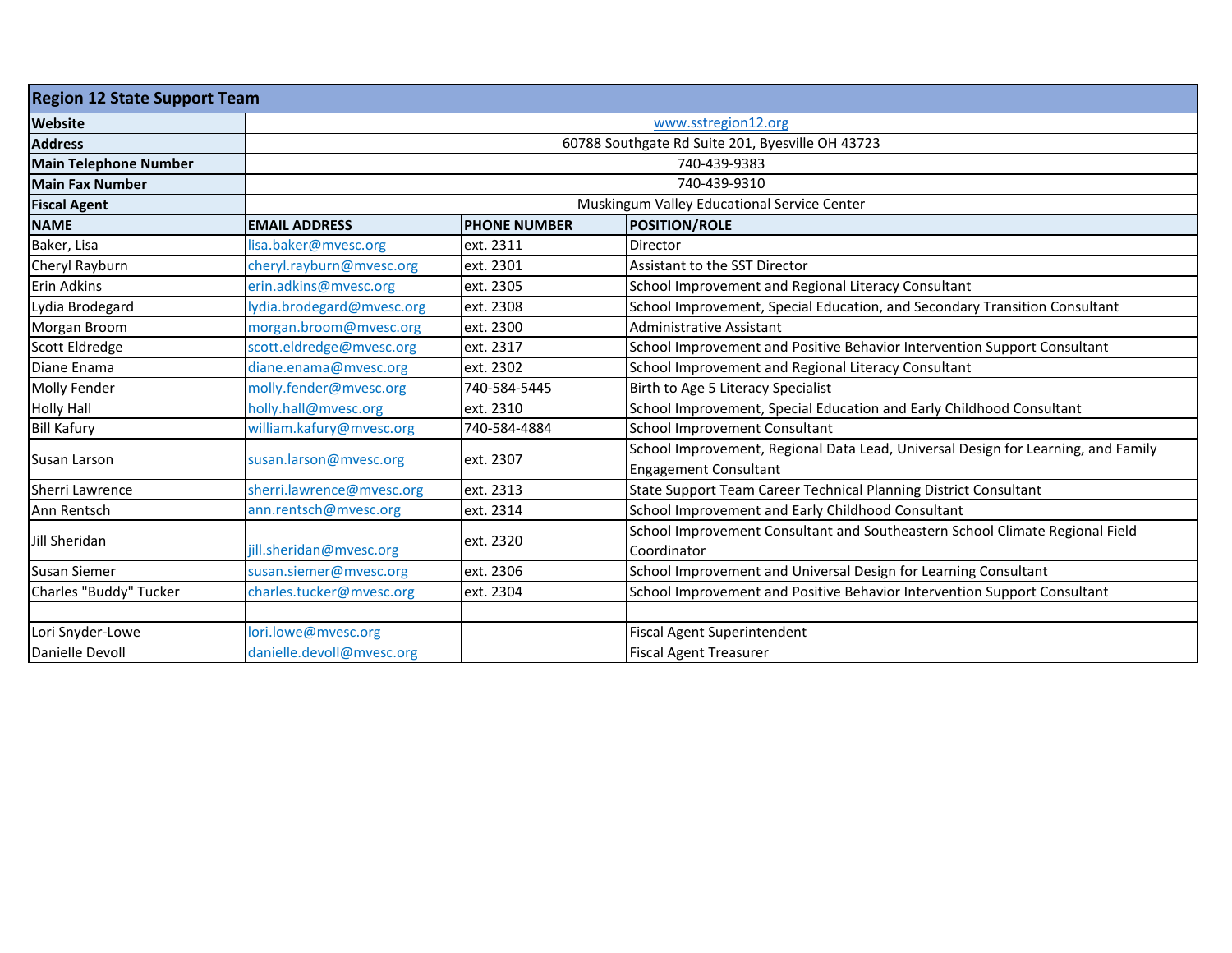| <b>Region 13 State Support Team</b> |                               |                                             |                                                                                     |  |  |  |  |
|-------------------------------------|-------------------------------|---------------------------------------------|-------------------------------------------------------------------------------------|--|--|--|--|
| <b>Website</b>                      |                               | sst13.org                                   |                                                                                     |  |  |  |  |
| <b>Address</b>                      |                               | 11083 Hamilton Avenue Cincinnati Ohio 45231 |                                                                                     |  |  |  |  |
| <b>Main Telephone Number</b>        |                               | 513 674 4200                                |                                                                                     |  |  |  |  |
| <b>Main Fax Number</b>              |                               |                                             |                                                                                     |  |  |  |  |
| <b>Fiscal Agent</b>                 | <b>Hamilton County ESC</b>    |                                             |                                                                                     |  |  |  |  |
| <b>NAME</b>                         | <b>EMAIL</b>                  | <b>PHONE</b>                                | <b>POSITION/ROLE</b>                                                                |  |  |  |  |
| <b>Tracy Vetack</b>                 | tracy.vetack@hcesc.org        | 513 674 4227                                | Director/School Improvement                                                         |  |  |  |  |
| Jean Apfelbeck                      | jean.apfelbeck@hcesc.org      | 513 674 4235                                | School Improvement/Early Childhood Warren and Butler Counties/PBIS                  |  |  |  |  |
| Kendra Uhl                          | kendra.uhl@hcesc.org          | 513-674-4255                                | School Improvement/Regional literacy Team                                           |  |  |  |  |
| Mona Burts-Beatty                   | mona.burts-beatty@hcesc.org   | 513 674 4221                                | School Improvement/Special Ed Compliance Hamilton County/Regional Literacy Team     |  |  |  |  |
| <b>Mary Williams</b>                | mary.williams@hcesc.org       | 513-674-4261                                | School Improvement/Regional Literacy Team                                           |  |  |  |  |
| <b>Katie Marshall</b>               | katie.marshall@hcesc.org      | 513 674 4272                                | School Improvement/Special Ed Compliance Clermont County                            |  |  |  |  |
| Megan Horstmeier                    | megan.horstmeier@hcesc.org    | 5136744365                                  | School Improvement/Special Ed Compliance Clermont County                            |  |  |  |  |
| Lena Patton                         | lena.patton@hcesc.org         | 513 674 4200                                | School Improvement                                                                  |  |  |  |  |
| <b>Christine Knestrict</b>          | christine.knestrict@hcesc.org | 513 674 4254                                | School Improvement/Special Ed Compliance Warren County                              |  |  |  |  |
| Jessica Hoffman                     | jessica.hoffman@hcesc.org     | 513-674-4271                                | Regional literacy Specialist Urban Support                                          |  |  |  |  |
| Alicia Lateer-Huhn                  | alicia.huhn@hcesc.org         | 513 674 4289                                | School Improvement/PBIS Warren and Clermont Counties                                |  |  |  |  |
| Vikki Miller                        | vikki.miller@hcesc.org        |                                             | School Improvement/Early Childhood Hamilton and Clermont Counties/Regional Literacy |  |  |  |  |
|                                     |                               | 513 674 4218                                | Team                                                                                |  |  |  |  |
| Sheri Renneker                      | sheri.renneker@hcesc.org      | 5136744245                                  | School Improvement                                                                  |  |  |  |  |
| <b>Holly Sampson</b>                | holly.sampson@hcesc.org       | 513 674 4563                                | School Improvement/Regional Literacy Team                                           |  |  |  |  |
| Joanna Sears                        | joanna.sears@hcesc.org        | 5136744260                                  | School Improvement                                                                  |  |  |  |  |
| Carolyn Turner                      | carolyn.turner@hcesc.org      | 513 674 4240                                | School Improvement/State Literacy Lead                                              |  |  |  |  |
| Lori Cargile                        | lori.cargile@hcesc.org        | 513 674 4200                                | School Improvement/Regional Literacy Team                                           |  |  |  |  |
|                                     |                               |                                             |                                                                                     |  |  |  |  |
| Chad Hilliker                       | chad.hilliker@hcesc.org       |                                             | Fiscal Agent Superintendent                                                         |  |  |  |  |
| Vikki Clemons                       | vikki.clemons@hcesc.org       |                                             | Assistant Superintendent                                                            |  |  |  |  |
| Megan Jackson                       | megan.jackson@hcesc.org       |                                             | <b>Fiscal Agent Treasurer</b>                                                       |  |  |  |  |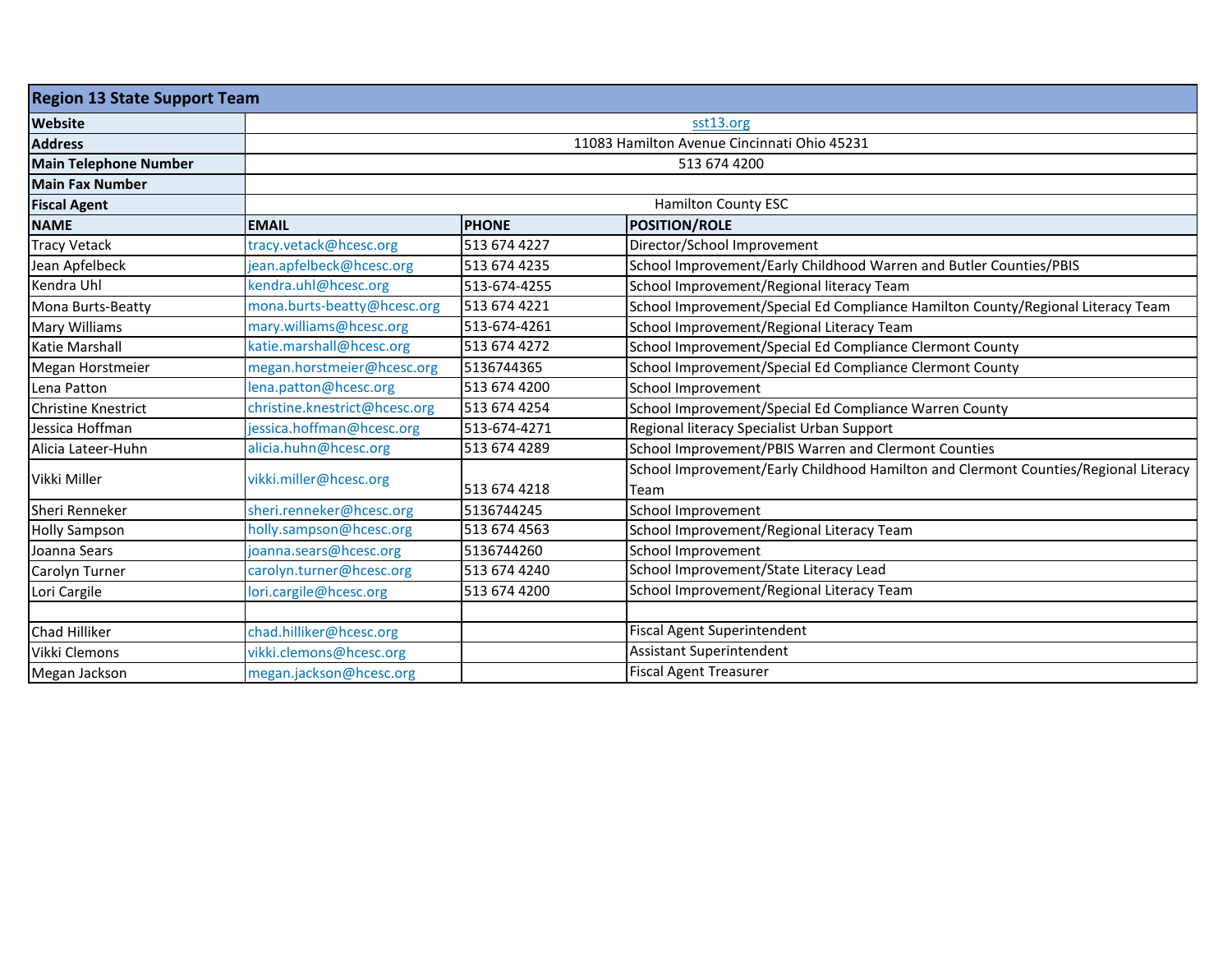| <b>Region 14 State Support Team</b> |                                                |                      |                                    |  |  |
|-------------------------------------|------------------------------------------------|----------------------|------------------------------------|--|--|
| <b>Website</b>                      | www.sst14.org                                  |                      |                                    |  |  |
| <b>Address</b>                      | 5350 West New Market Rd, Hillsboro, Ohio 45133 |                      |                                    |  |  |
| <b>Main Telephone Number</b>        | 937-393-1904                                   |                      |                                    |  |  |
| <b>Main Fax Number</b>              | 937-393-0496                                   |                      |                                    |  |  |
| <b>Fiscal Agent</b>                 | Southern Ohio ESC                              |                      |                                    |  |  |
| <b>NAME</b>                         | <b>EMAIL ADDRESS</b>                           | <b>PHONE NUMBER</b>  | <b>POSITION/ROLE</b>               |  |  |
| Jeffrey A. Royalty                  | jroyalty@sst14.org                             | ext.2129             | Director                           |  |  |
| Jim Walls                           | jwalls@sst14.org                               | ext.2204             | <b>Special Education/SI</b>        |  |  |
| Amy Luttrell                        | aluttrell@sst14.org                            | ext.2142             | Special Education Lead/SI          |  |  |
| <b>Bret Malone</b>                  | bmalone@sst14.org                              | ext.1031             | Special Education/SI/OLi4          |  |  |
| Angela Dunn                         | adunn@sst14.org                                | ext.2100             | PBIS/SI/OLi4                       |  |  |
| Lisa Toole                          | Itoole@sst14.org                               | ext.2113             | SI/OLi4                            |  |  |
| Linda Mead                          | Imead@sst14.org                                | ext.2137             | SI/OLi4                            |  |  |
| Alexis Kirk                         | akirk@sst14.org                                | ext.2134             | ELSR/SI, PBIS                      |  |  |
| Kim K. Adams                        | kkadams@southernohioesc.org                    | ext.1028             | PBIS/SI                            |  |  |
| Megan Trowbridge                    | mtrowbridge@sst14.org                          | ext.2112             | SI/OLi4/Special Education          |  |  |
| Deborah Mickey                      | dmickey@sst14.org                              | ext.2141             | RELS/SI                            |  |  |
|                                     |                                                |                      |                                    |  |  |
| <b>Beth Justice</b>                 | bjustice@southernohioesc.org                   | 937-382-6921 ext1039 | <b>Fiscal Agent Superintendent</b> |  |  |
| Rachel Meyer                        | rmeyer@southernohioesc.org                     | 937-382-6921 ext1025 | <b>Fiscal Agent Treasurer</b>      |  |  |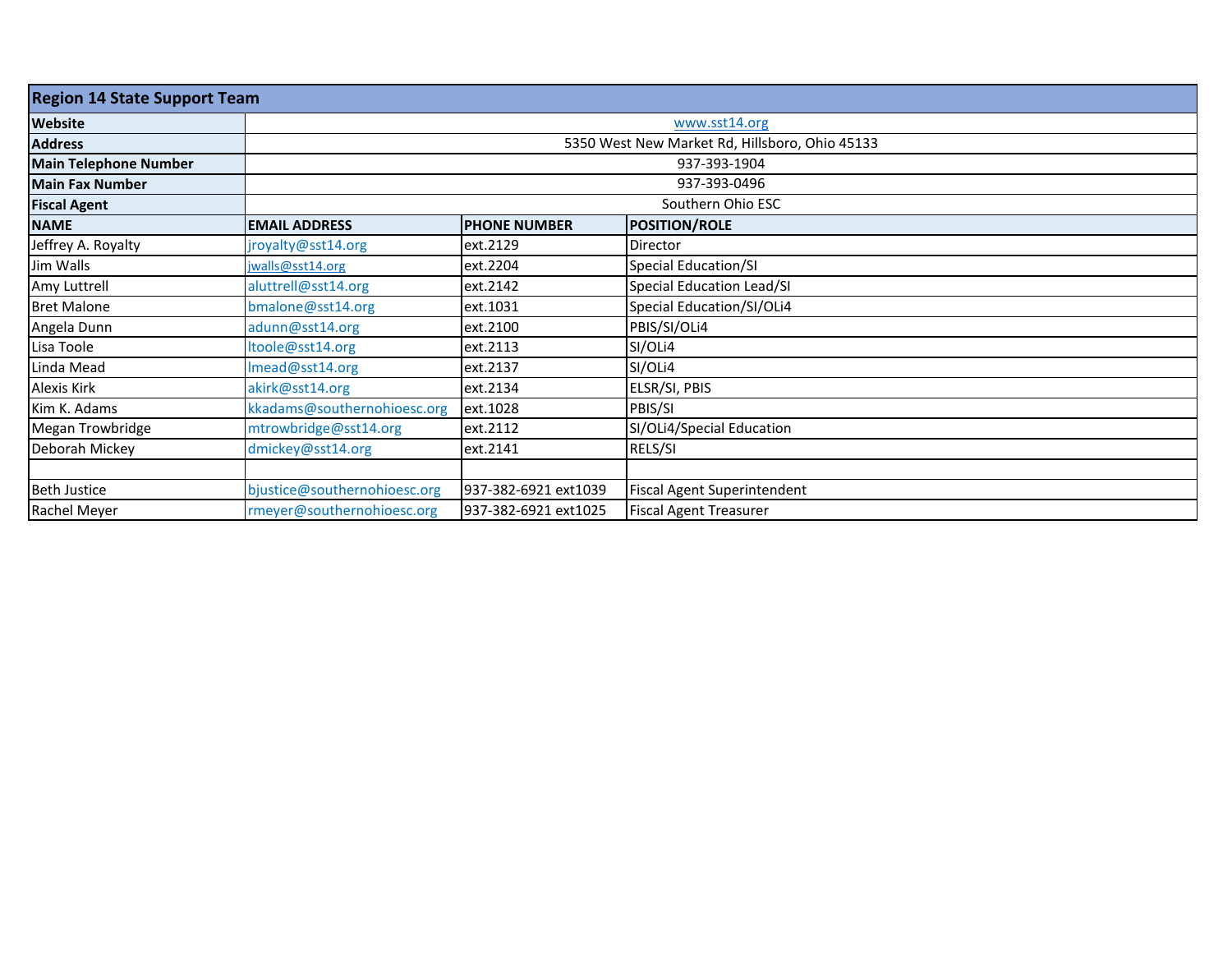| <b>Region 15 State Support Team</b> |                                        |                                          |                                                         |  |  |  |  |
|-------------------------------------|----------------------------------------|------------------------------------------|---------------------------------------------------------|--|--|--|--|
| Website                             | www.sst15.org                          |                                          |                                                         |  |  |  |  |
| <b>Address</b>                      |                                        | 100 East Third Street, Piketon, OH 45661 |                                                         |  |  |  |  |
| <b>Main Telephone Number</b>        | 740-289-4171 or 800-282-4597           |                                          |                                                         |  |  |  |  |
| <b>Main Fax Number</b>              | 740-289-4542                           |                                          |                                                         |  |  |  |  |
| <b>Fiscal Agent</b>                 | Ross Pike Educational Service District |                                          |                                                         |  |  |  |  |
| <b>NAME</b>                         | <b>EMAIL ADDRESS</b>                   | <b>PHONE NUMBER</b>                      | <b>POSITION/ROLE</b>                                    |  |  |  |  |
| Lori Jenkins                        | ljenkins@sst15.org                     | 740-289-4171 ext. 2334                   | Director                                                |  |  |  |  |
| Ray Blevins                         | rblevins@sst15.org                     | 740-289-4171 ext. 2210                   | SST Consultant, Special Education, Secondary Transition |  |  |  |  |
| <b>Rick Carrington</b>              | rcarrington@sst15.org                  | 740-289-4171 ext. 2221                   | SST Consultant, Leadership, OLI4, School Improvement    |  |  |  |  |
| <b>Heather Kulin</b>                | hkulin@sst15.org                       | 740-289-4171 ext. 2332                   | SST Consultant, Literacy, PBIS, Special Education       |  |  |  |  |
| Sommer McCorkle                     | smccorkle@sst15.org                    | 740-289-4171 ext. 2218                   | SST Consultant, Literacy, PBIS, Special Education       |  |  |  |  |
| Mike McCoy                          | mmccoy@sst15.org                       | 740-289-4171 ext. 2225                   | SST Consultant, Leadership, OLi4, School Improvement    |  |  |  |  |
| Missy Marsh                         | mmarsh@sst15.org                       | 740-289-4171 ext. 2224                   | SST Consultant, Early Childhood, Family Engagement      |  |  |  |  |
| Debbie Obetz                        | dobetz@sst15.org                       | 740-289-4171 ext. 2226                   | Administrative Assistant                                |  |  |  |  |
| <b>Bob Ralstin</b>                  | bralstin@sst15.org                     | 740-289-4171 ext. 2208                   | SST Consultant, Leadership, School Improvement          |  |  |  |  |
| Jill Spradlin                       | jspradlin@sst15.org                    | 740-289-4171 ext. 2209                   | Administrative Assistant, Fiscal                        |  |  |  |  |
| Dave Minniz                         | dminnix@sst15.org                      | 740-289-4171 ext. 2235                   | SST Consultant, Oli4, School Improvement                |  |  |  |  |
| Jeff Stricklet                      | jstricklet@sst15.org                   | 740-289-4171 ext. 2211                   | SST Consultant, Leadership, OLI4, School Improvement    |  |  |  |  |
|                                     |                                        |                                          |                                                         |  |  |  |  |
| Dr. Todd Burkitt                    | tburkitt@rpesd.org                     | 740-702-3120 ext. 1301                   | <b>Fiscal Agent Superintendent</b>                      |  |  |  |  |
| Erin Kirby                          | ekirby@rpesd.org                       | 740-702-3120 ext. 1313                   | <b>Fiscal Agent Treasurer</b>                           |  |  |  |  |